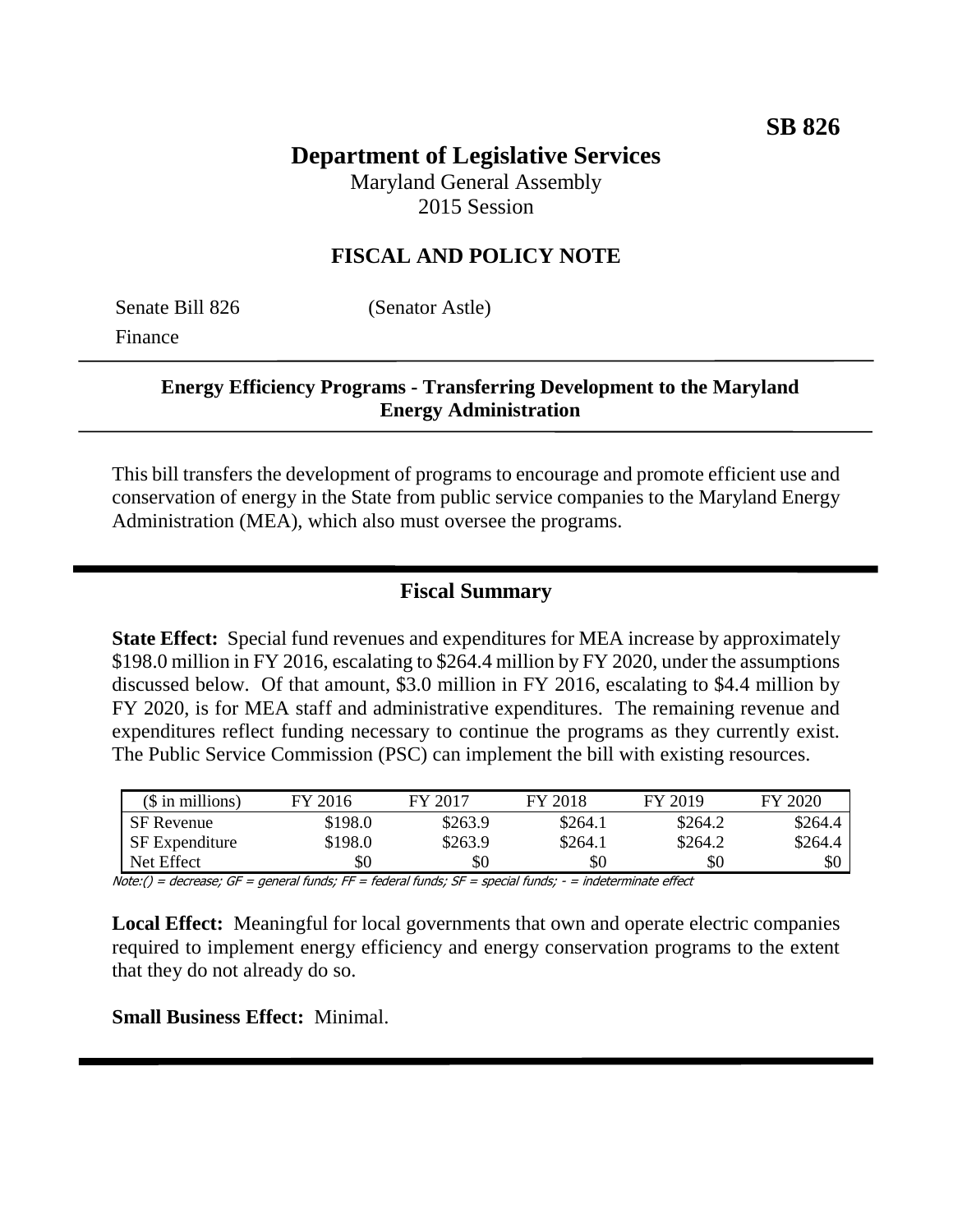# **Analysis**

**Bill Summary:** PSC must (1) require MEA to establish any program or service that PSC deems appropriate and cost effective to encourage and promote the efficient use and conservation of energy and (2) establish a customer charge that will fully fund the establishment of the programs by MEA. PSC must also require MEA to *procure* or provide cost-effective energy efficiency and conservation (EEC) programs and *implement* a cost-effective demand-response (DR) program in each electric company's service territory.

The bill makes other conforming changes to transfer the responsibility for the development of the programs from public service companies to MEA.

**Current Law:** Subject to review and approval by PSC, each gas company and electric company (*not* MEA) is required to develop and implement programs and services to encourage and promote the efficient use and conservation of energy by consumers, gas companies, and electric companies. Similarly, PSC must:

- require each gas company and electric company (*not* MEA) to establish any program or service that PSC deems appropriate and cost effective to encourage and promote the efficient use and conservation of energy;
- adopt rate-making policies that provide cost recovery and, in appropriate circumstances, reasonable financial incentives for gas companies and electric companies to establish programs and services that encourage and promote the efficient use and conservation of energy; and
- ensure that adoption of electric customer choice does not adversely impact the continuation of cost-effective energy conservation and efficiency programs.

These requirements existed before the General Assembly passed Chapter 131 of 2008 (the EmPOWER Maryland Energy Efficiency Act). The Act established targeted reductions in per capita energy consumption and demand by 2015 from a 2007 baseline.

#### **Background:**

#### *EmPOWER Maryland*

The State's largest electric companies participate in the EmPOWER Program: Baltimore Gas and Electric (BGE), Delmarva Power and Light (DPL), Potomac Electric Power Company (Pepco), Potomac Edison (PE), and the Southern Maryland Electric Cooperative (SMECO). PSC sets individual goals for each electric company.

SB 826/ Page 2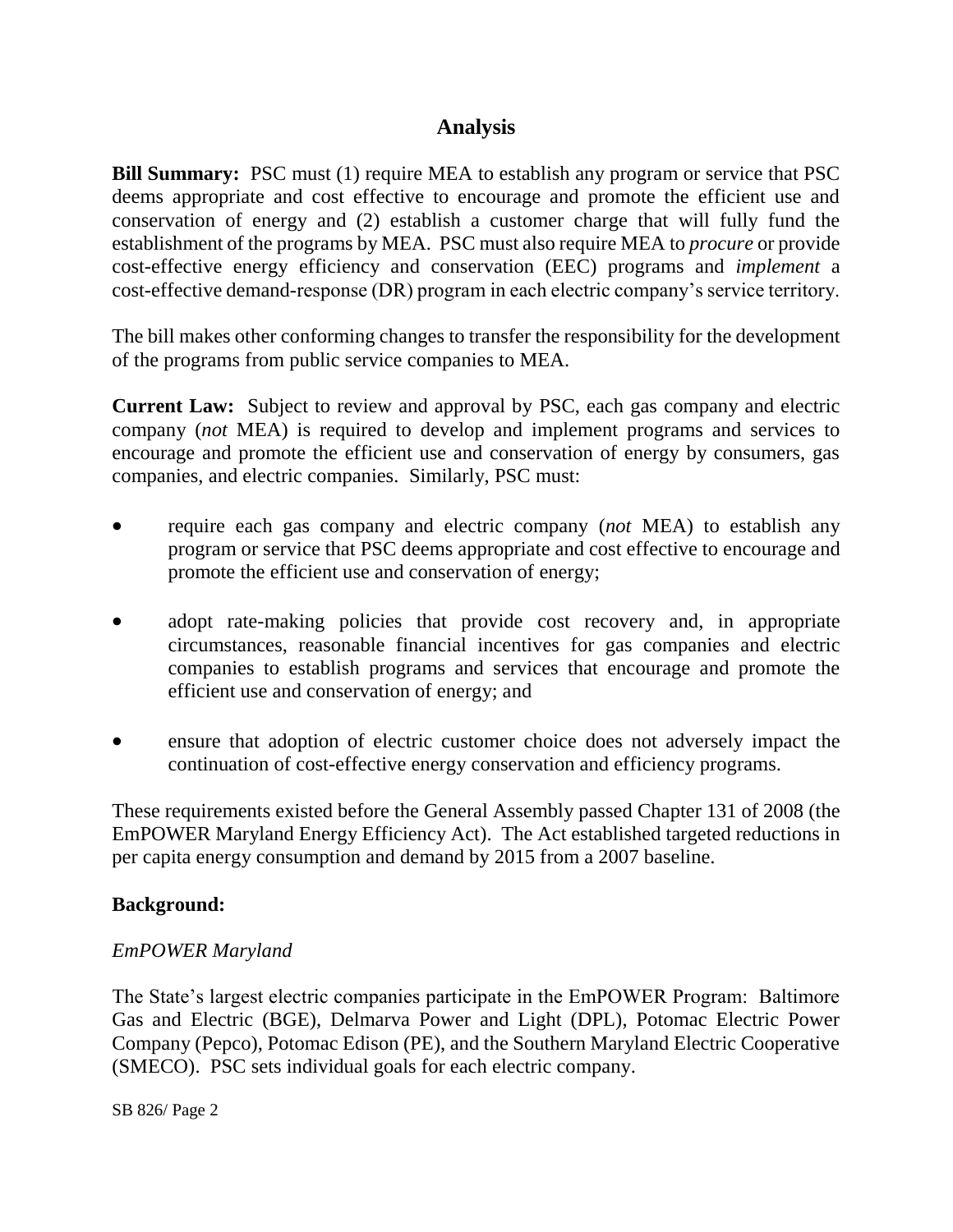As mandated by Chapter 131, electric companies are responsible for a 10% reduction in per capita energy consumption and a 15% reduction in per capita peak demand by 2015. MEA is responsible for an additional 5% reduction in per capita energy consumption. The program is on track to meet the per capita peak demand goal (14.7% out of 15% in 2013) but substantial progress is necessary to meet the per capita electricity consumption goal (9.7% out of 15% in 2013).

As of the end of 2013, the electric companies had spent more than \$988 million across all EmPOWER programs, saving a total of 3.3 million megawatt-hours and 1,538 megawatts. The electric companies are authorized to collect a surcharge to fund their EmPOWER programs. The average monthly residential surcharges in 2013 are shown in **Exhibit 1**.

| <b>Exhibit 1</b><br><b>EmPOWER Average Monthly Residential Surcharges</b><br>2013 |                                                     |                                  |                           |              |  |  |
|-----------------------------------------------------------------------------------|-----------------------------------------------------|----------------------------------|---------------------------|--------------|--|--|
|                                                                                   | <b>Energy Efficiency and</b><br><b>Conservation</b> | <b>Demand</b><br><b>Response</b> | <b>Dynamic</b><br>Pricing | <b>Total</b> |  |  |
| <b>BGE</b>                                                                        | \$2.00                                              | \$1.02                           |                           | \$3.02       |  |  |
| Pepco                                                                             | 1.28                                                | 0.07                             | \$0.46                    | 1.81         |  |  |
| <b>PE</b>                                                                         | 2.44                                                |                                  |                           | 2.44         |  |  |
| <b>DPL</b>                                                                        | 1.56                                                | 1.15                             |                           | 2.71         |  |  |
| <b>SMECO</b>                                                                      | 3.17                                                | 2.30                             |                           | 5.47         |  |  |

In the context of EmPOWER, DR programs are primarily designed to reduce peak demand, while EEC programs are primarily designed to reduce the total amount of energy consumed.

DR programs commonly use a switch or thermostat to cycle a central air conditioning system or an electric heat pump to briefly curtail usage (*i.e.*, direct load control). By reducing or shutting off hundreds or thousands of air conditioners at the same time, electric companies can reduce their power needs by hundreds of megawatts when the power grid is under stress.

Residential EEC programs include discounted compact fluorescent lights and appliances; heating, ventilation, and air conditioning (HVAC) rebates; home energy audits; weatherization; and low-income programs. Commercial EEC programs are designed to encourage businesses to upgrade to more efficient equipment, such as lighting or HVAC,

SB 826/ Page 3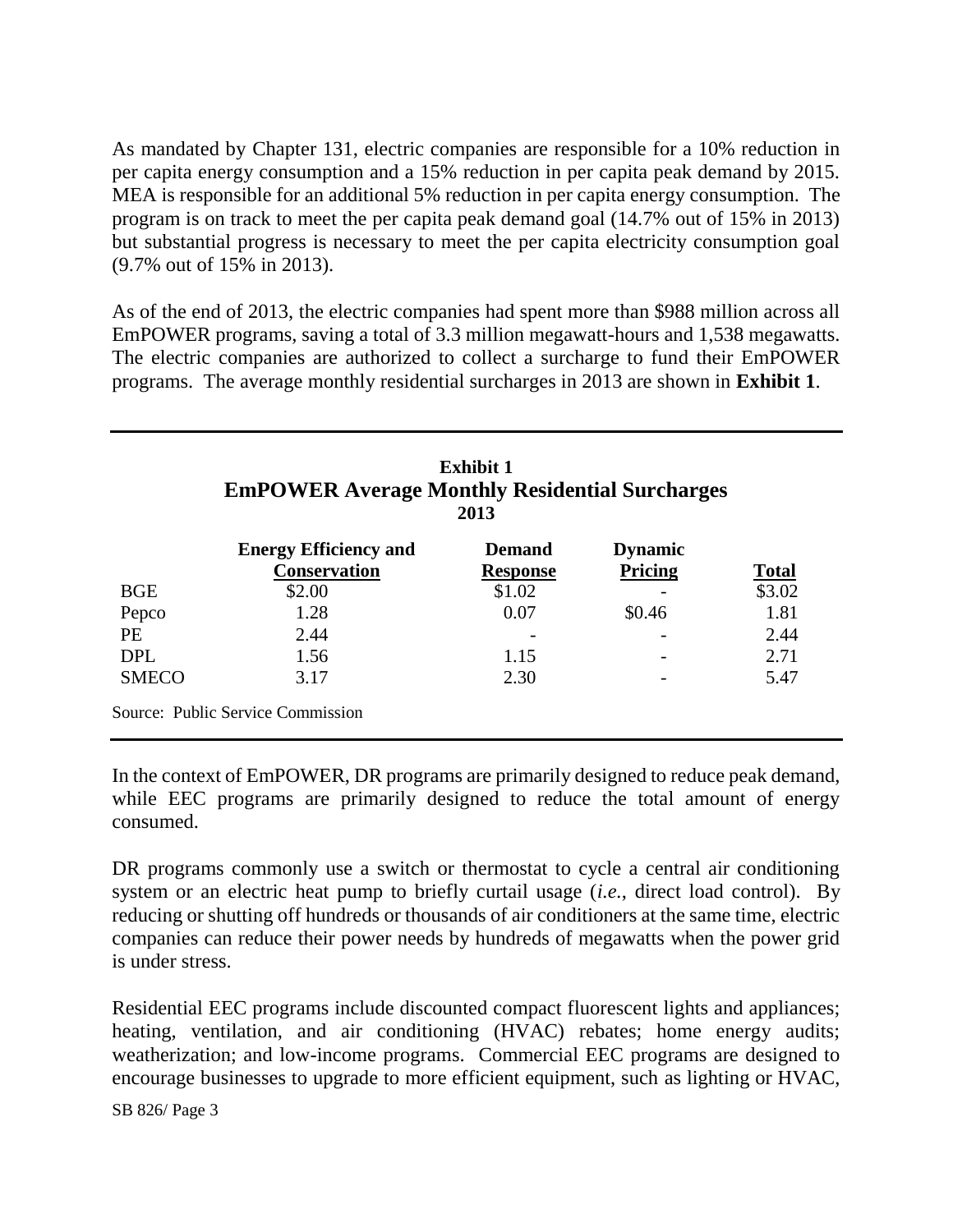or improve their building performance through weatherization or building shell upgrades. For larger commercial buildings or industrial facilities, an electric company can customize its incentives for cost-effective improvements.

#### *Planning for Next EmPOWER Maryland Cycle*

Since calendar 2013, MEA and PSC have undertaken activities to move toward the next phase of EmPOWER Maryland, the period after the initial goal. In calendar 2014, MEA continued with workgroup processes and study activities that began in calendar 2013. In August 2014, MEA submitted the final products of some of these activities, including an avoided cost study and cost effectiveness framework, to PSC.

As part of its December 2014 order to approve the 2015-2017 utility programs, PSC directed that PSC staff, on behalf of the EmPOWER Planning Workgroup, file a report and recommendations related to the MEA proposal to implement performance-based shareholder incentives by April 15, 2015. PSC also ordered that a case be docketed for the investigation and development of energy efficiency financing proposals, with a status report due on April 15, 2015.

The total authorized revenue to be collected in cost recovery over the 2015-2017 EmPOWER cycle is approximately \$1.0 billion, \$965 million of which is allocated to BGE, Pepco, PE, DPL, and SMECO.

**State Fiscal Effect:** Under the bill, MEA, rather than electric companies, must procure or provide cost-effective EEC programs and implement a cost-effective DR program in each electric company's service territory. MEA indicates that it requires 42 additional staff to meet these requirements. This estimate is based on staff resources currently required by electric companies, which are substantial. MEA advises that the five major EmPOWER participants current dedicate 65 internal and 230 external/contractual employees to the programs affected by the bill.

PSC must establish a customer charge that will fully fund the establishment of the programs by MEA. Assuming that the surcharge established by PSC is sufficient to continue the current EmPOWER programs and provide for MEA administrative expenditures related to the programs, MEA special fund revenues increase by \$198.0 million in fiscal 2016, escalating to \$264.4 million by fiscal 2020. Of that amount, \$3.0 million in fiscal 2016, escalating to \$4.4 million by fiscal 2020, is for MEA staff (42 new positions) and administrative expenditures. The remaining revenue and expenditures reflect funding necessary to continue the programs as they currently exist. These estimates are based on information provided by MEA. PSC can implement the bill with existing resources.